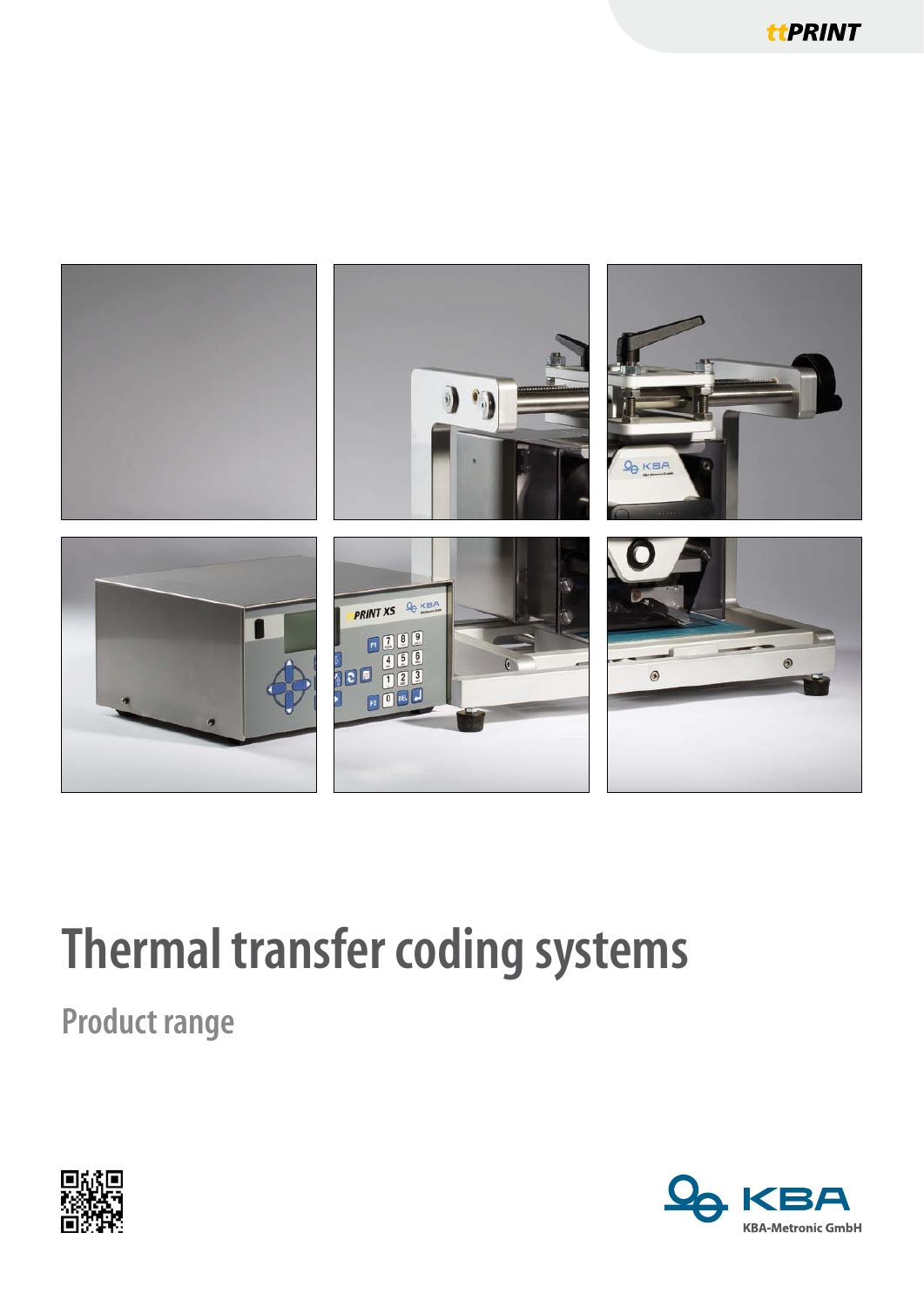



| terint                                     | ttPRINT XS                           | ttPRINT 53                           | ttPRINT 107                  |
|--------------------------------------------|--------------------------------------|--------------------------------------|------------------------------|
| Device variant                             | right / left                         | $right /$ left                       | $ $ right / left             |
|                                            |                                      |                                      |                              |
| <b>Dimensions</b>                          |                                      |                                      |                              |
| $\bullet$ Housing (H x W x L; mm)          | 190 x 180 x 208                      | 204 x 180 x 235                      | 204 x 180 x 290              |
| Installation height (mm)                   | 182                                  | 182                                  | 182                          |
| Weight                                     | 6 kg                                 | $9,5$ kg                             | 11 kg                        |
| • Control unit $(H \times W \times L; mm)$ | 242 x 117 x 220                      | 251 x 207 x 97                       | 251 x 207 x 97               |
| Weight                                     | $3.7$ kg                             | $5.5$ kg                             | $5.5$ kg                     |
| Connection cable length                    | $ 2.5 \text{ m} $                    | 2.5 m                                | 2.5 <sub>m</sub>             |
| Variant, i" intermittent                   |                                      |                                      |                              |
| Printing width                             | $ 53,3 \text{ mm} $                  | $53,3$ mm                            | 106,6 mm                     |
| Printing length                            | $40 \text{ mm}$                      | $75$ mm                              | 75 mm                        |
| Print speed                                | 50 - 400 mm/sec.                     | 50 - 600 mm/sec.                     | 50 - 600 mm/sec.             |
| Back speed                                 | 50 - 400 mm/sec.                     | 50 - 600 mm/sec.                     | 50 - 600 mm/sec.             |
| Print quality                              | 300 dpi                              | 300 dpi                              | 300 dpi                      |
|                                            |                                      |                                      |                              |
| Variant <sub>"</sub> c" continuous         |                                      |                                      |                              |
| Printing width                             | $ 53,3 \text{ mm} $                  | $53,3$ mm                            | 106,6 mm                     |
| Printing length                            | 1500 mm                              | 6000 mm                              | 3000 mm                      |
| Print speed                                | 50 - 300 mm/sec.                     | 50 - 800 mm/sec.                     | 50 - 600 mm/sec.             |
| Print quality                              | 300 dpi                              | 300 dpi                              | 300 dpi                      |
|                                            |                                      |                                      |                              |
| Foil<br>Length                             | $ 600 \text{ m}$                     | 900 m                                | 600 m                        |
| Diameter (max.)                            | $82 \text{ mm}$                      | $95 \text{ mm}$                      | 82 mm                        |
| Automatic foil saving                      | Standard                             | Standard                             | Standard                     |
| Ink Side OUT                               | Standard                             | Standard                             | Standard                     |
| Ink Side IN                                | Standard                             | Optional                             | Optional                     |
|                                            |                                      |                                      |                              |
| <b>Connection values</b>                   |                                      |                                      |                              |
| Electr. connection values                  | $ 230 V / 1.5 A - 115 V / 3 A$       | $ 230 V / 1.5 A - 115 V / 3 A $      | 230 V / 1.5 A - 115 V / 3 A  |
| Power consumption                          | max. 150 VA                          | max. 200 VA                          | max. 200 VA                  |
| Air connection                             | $3 - 5$ bar, ø 8 mm                  | $3 - 5$ bar, ø 8 mm                  | 3 - 5 bar, ø 8 mm            |
| Production environment                     | $\vert$ 5 - 40 °C, max. 80% humidity | $\vert$ 5 - 40 °C, max. 80% humidity | 5 - 40 °C, max. 80% humidity |
|                                            |                                      |                                      |                              |
| Interface                                  |                                      |                                      |                              |
| Network (Ethernet)                         | Standard                             | Standard                             | Standard                     |
| Compact Flash (max. 2 GB)                  | Standard                             | Standard                             | Standard                     |
| USB for keyboard or stick                  | Standard                             | Standard                             | Standard                     |
| RS 232                                     | Standard                             | Standard                             | Standard                     |
| Connection to data base                    | Standard                             | Standard                             | Standard                     |
| <b>Features</b>                            |                                      |                                      |                              |
| 7"-touch panel integrated                  |                                      | Standard                             | Standard                     |
| 10"-touch panel external                   | Optional                             | Optional                             | Optional                     |
| Exchange cassette                          |                                      | Standard                             | Standard                     |
| Print head 32 mm                           | Optional                             |                                      |                              |
| Protection class IP 65                     |                                      | Optional                             | <b>Optional</b>              |
| Control panel IP 65                        |                                      | Optional                             | Optional                     |
| Cable connection                           | Back side                            | Sideways / back side                 | Sideways / back side         |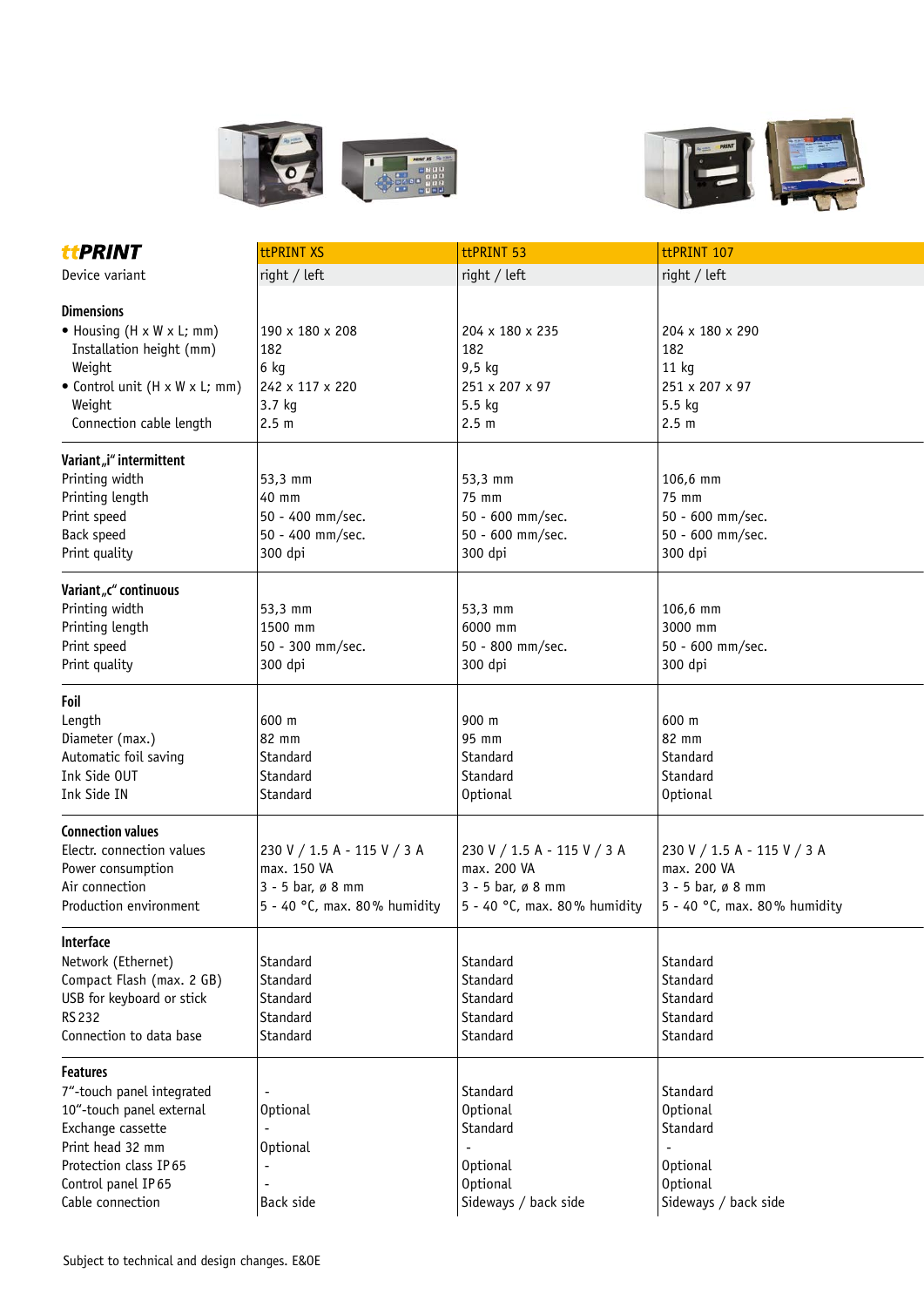ttPRINT



| ttPRINT 128                  | ttPRINT ML 53                | ttPRINT ML 107                                                                                  | ttPRINT ML 128                       |
|------------------------------|------------------------------|-------------------------------------------------------------------------------------------------|--------------------------------------|
| right / left                 | right / left                 | $right /$ left                                                                                  | $right /$ left                       |
|                              |                              |                                                                                                 |                                      |
|                              |                              |                                                                                                 |                                      |
| 204 x 180 x 310              | 215 x 370 - 860 x 225        | 215 x 370 - 860 x 280                                                                           | 215 x 370 - 860 x 300                |
| 182                          |                              |                                                                                                 |                                      |
| 11,7 kg                      | 12 - 18 kg                   | 12 - 18 kg                                                                                      | 12 - 18 kg                           |
| 251 x 207 x 97               | 135 x 287 x 360              | 135 x 287 x 360                                                                                 | 135 x 287 x 360                      |
| 5.5 kg                       | 6 kg                         | 6 kg                                                                                            | 6 kg                                 |
| 2.5 <sub>m</sub>             | 2.5 m                        | 2.5 m                                                                                           | 2.5 m                                |
|                              |                              |                                                                                                 |                                      |
| 128 mm                       | 53 mm                        | 107 mm                                                                                          | 128 mm                               |
| 75 mm                        |                              | 140, 240, 340, 447, 570, 630 mm 140, 240, 340, 447, 570, 630 mm 140, 240, 340, 447, 570, 630 mm |                                      |
| 50 - 600 mm/sec.             | 50 - 450 mm/sec.             | 50 - 450 mm/sec.                                                                                | 50 - 400 mm/sec.                     |
| 50 - 600 mm/sec.             | 50 - 500 mm/sec.             | 50 - 500 mm/sec.                                                                                | 50 - 400 mm/sec.                     |
| 300 dpi                      | 300 dpi                      | 300 dpi                                                                                         | 300 dpi                              |
|                              |                              |                                                                                                 |                                      |
|                              |                              |                                                                                                 |                                      |
| 128 mm                       |                              |                                                                                                 |                                      |
| 3000 mm                      |                              |                                                                                                 |                                      |
| 50 - 600 mm/sec.             |                              |                                                                                                 | $\overline{\phantom{0}}$             |
| 300 dpi                      |                              |                                                                                                 | $\overline{\phantom{0}}$             |
|                              |                              |                                                                                                 |                                      |
|                              |                              |                                                                                                 |                                      |
| 450 m                        | 600 m                        | 600 m                                                                                           | 600 m                                |
| 75 mm                        | 82 mm                        | 82 mm                                                                                           | 82 mm                                |
| Standard                     | Standard                     | Standard                                                                                        | Standard                             |
| Standard                     | Standard                     | Standard                                                                                        | Standard                             |
| Optional                     | Standard                     | Standard                                                                                        | Standard                             |
|                              |                              |                                                                                                 |                                      |
| 230 V / 1.5 A - 115 V / 3 A  | 230 V / 3.15 A - 115 V / 6 A | 230 V / 3.15 A - 115 V / 6 A                                                                    | 230 V / 3.15 A - 115 V / 6 A         |
| max. 200 VA                  | max. 320 VA                  | max. 320 VA                                                                                     | max. 320 VA                          |
| $3 - 5$ bar, ø 8 mm          | $3 - 5$ bar, ø 8 mm          | $3 - 5$ bar, ø 8 mm                                                                             | $3 - 5$ bar, ø 8 mm                  |
| 5 - 40 °C, max. 80% humidity | 5 - 40 °C, max. 80% humidity | $5 - 40$ °C, max. 80% humidity                                                                  | $\vert$ 5 - 40 °C, max. 80% humidity |
|                              |                              |                                                                                                 |                                      |
| Standard                     | Standard                     | Standard                                                                                        | Standard                             |
| Standard                     | Standard                     | Standard                                                                                        | Standard                             |
| Standard                     | $\sim$                       |                                                                                                 | $\overline{\phantom{a}}$             |
| Standard                     | Standard                     | Standard                                                                                        | Standard                             |
| Standard                     | Standard                     | Standard                                                                                        | Standard                             |
|                              |                              |                                                                                                 |                                      |
|                              |                              |                                                                                                 |                                      |
| Standard                     |                              |                                                                                                 | $\sim$                               |
| Optional                     | Optional                     | Optional                                                                                        | <b>Optional</b>                      |
| Standard                     |                              |                                                                                                 | $\overline{\phantom{a}}$             |
| $\sim$                       |                              | $\overline{\phantom{a}}$                                                                        | $\sim$                               |
| Optional                     |                              | $\overline{\phantom{a}}$                                                                        | $\sim$                               |
| Optional                     |                              |                                                                                                 | $\sim$                               |
| Sideways / back side         | Sideways / optional above    | Sideways / optional above                                                                       | Sideways / optional above            |